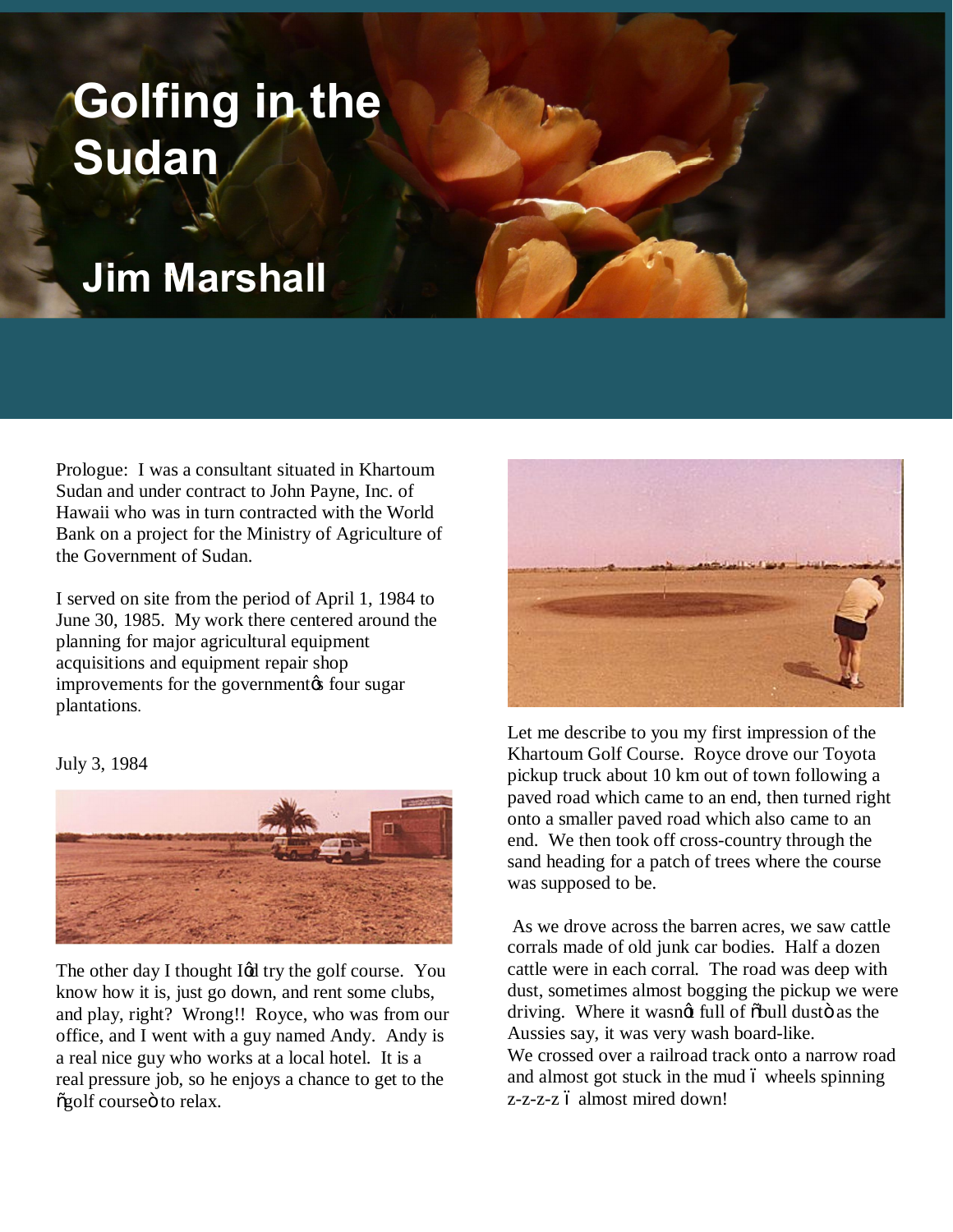Finally we get to this fence surrounding a beat up old brick building, and spotted a friendly old man standing there to greet us. A few small boys were there anxious for us to hire them as caddy. Andy had one set of right-handed clubs for the three of us.



By now you must have realized there *weren't* any clubs to rent out there. In fact there was *nothing*, literally nothing out there. We grabbed our one set of clubs and stepped up to the first tee.

**Now visualize this:** The tee is a brick square somewhat like a horseshoe throwing pit. It a filled with compacted cow dung! No lie! That  $\alpha$  one thing they have a lot of around here. So you stick your tee in the ground  $\acute{o}$  er, uh the dung, making numerous stabs trying to find a spot that will relent to the tee, and get the ball ready.

You tee off!! As your ball sails (hopefully) down the center of the rather straight  $380+$  yard  $\tilde{\text{ofairway}}, \tilde{\text{of}}$ you observe its landing by the puff of dust when it hits.

It is like playing in a 380 yard sand trap; balls dongt roll very far at all. You see, the õfairwaysö are nothing but dirt 6 no grass, just dirt. Once you get used the idea it is isngt so bad. It is kind of amusing to be playing among the numerous high piles of cow poop, around or over 6 $\ddot{\text{o}}$  deep footprints left by cows during the wet weather, and dust holes where the animals have churned themselves a place to sleep at night.

Sometimes, animals are even on the course during play. The fairways and holes are separated by roughs of plowed ground, and sparse clumps of thorny bushes.



As you approach the hole you soon note that there is no grass on the green 6 in fact the greens are called  $\delta$ brownsö!! There are made of sand mixed with oil and then they are rolled smooth. Golf balls roll easily and fast on this hardened surface.

Surprisingly, they can challenge you, albeit theye a bit unusual. We were told to look out for snakes in the cup, but we didngt see any. Andy says that sometimes there are little brown snakes coiled up inside the cups. Golf balls roll easily and fast on this hardened surface.

After we played 6 holes, (actually, I didnet play, because I just couldnot manage a swing trying to do it right handed which is totally backwards for me, a lefty)  $\acute{o}$  we stopped at the halfway point rest stop.

This is, or was, a nice place, but the shade frame had no roof, the bench had no back, and there was no water anywhere. Seasoned golfers brought their own drinks, but we didnøt know any better. So there we were sitting at the halfway rest stop in the blazing sun. Toward the end, I finally did attempt a couple of swats with a 5 iron and a few putts on the last hole. By 10:30 it was getting beastly hot.